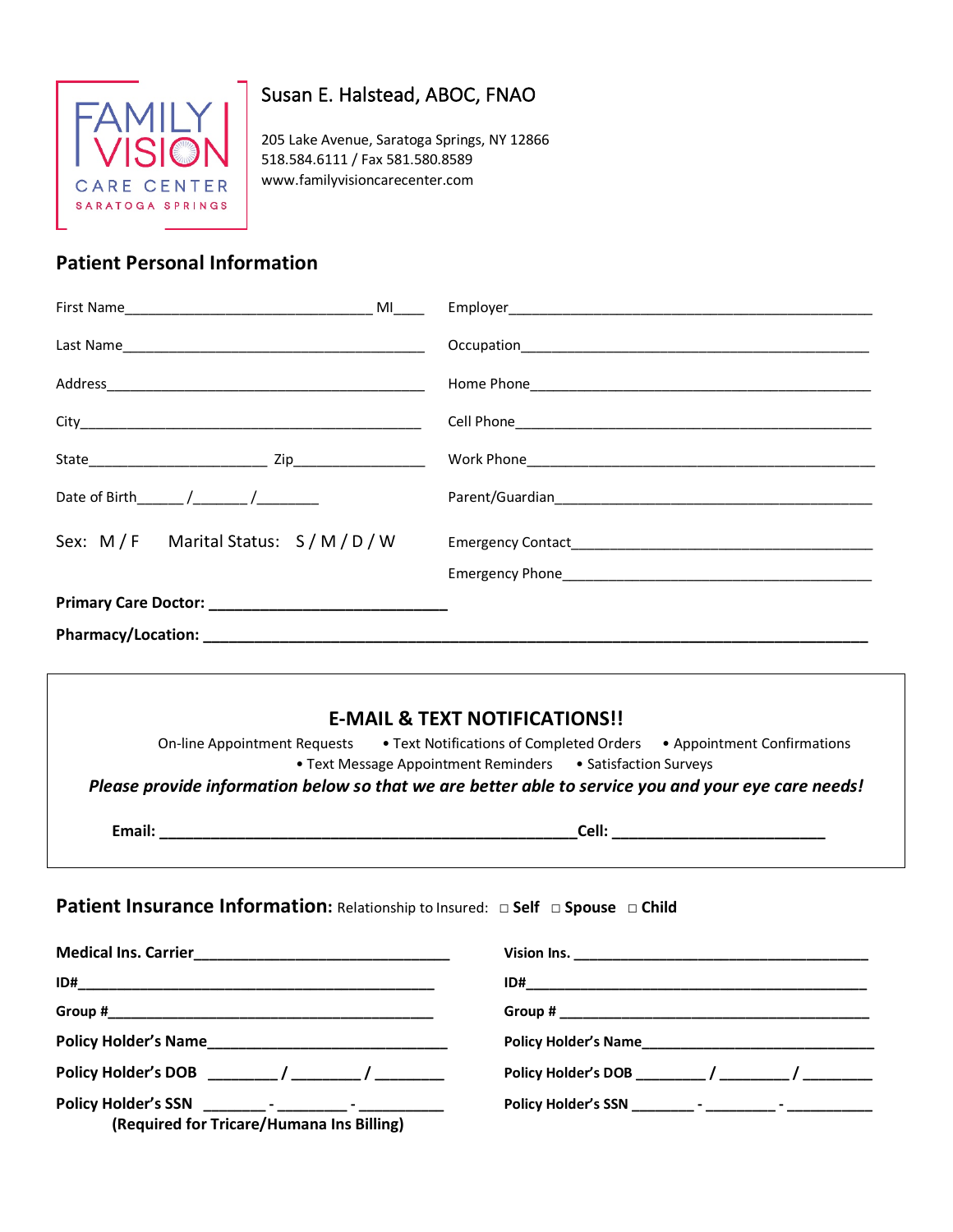| <b>Patient Medical History</b>                                                                                  |                                                                                                                                                                                                                         | DOB:                                                                                              |  |
|-----------------------------------------------------------------------------------------------------------------|-------------------------------------------------------------------------------------------------------------------------------------------------------------------------------------------------------------------------|---------------------------------------------------------------------------------------------------|--|
|                                                                                                                 |                                                                                                                                                                                                                         |                                                                                                   |  |
| Were your eyes dilated at your last exam? $\Box$ yes $\Box$ no                                                  |                                                                                                                                                                                                                         |                                                                                                   |  |
| Have you ever had a dilated exam? $\Box$ yes $\Box$ no                                                          |                                                                                                                                                                                                                         | Have you had LASIK/PRK surgery? $\square$ yes $\square$ no                                        |  |
| Are you Pregnant?                                                                                               | $\Box$ yes $\Box$ no                                                                                                                                                                                                    |                                                                                                   |  |
| Are you Nursing?                                                                                                | $\square$ yes $\square$ no                                                                                                                                                                                              |                                                                                                   |  |
| Are you a Contact Lens Wearer?                                                                                  | $\square$ yes $\square$ no                                                                                                                                                                                              | Are you interested in LASIK? $\Box$ yes $\Box$ no                                                 |  |
|                                                                                                                 |                                                                                                                                                                                                                         |                                                                                                   |  |
|                                                                                                                 |                                                                                                                                                                                                                         |                                                                                                   |  |
| (include BC & DIA parameters)                                                                                   | (include BC & DIA parameters)                                                                                                                                                                                           |                                                                                                   |  |
|                                                                                                                 |                                                                                                                                                                                                                         |                                                                                                   |  |
|                                                                                                                 |                                                                                                                                                                                                                         |                                                                                                   |  |
|                                                                                                                 |                                                                                                                                                                                                                         |                                                                                                   |  |
| Do you have Diabetes? $\Box$ yes $\Box$ no<br>$\Box$ Type I $\Box$ Type II<br>Year diagnosed: _________________ | Do you/have you ever used tobacco products? $\Box$ yes $\Box$ no<br>Type: _____________________ Amount: ________________ How long? ___________<br>Do you drink alcohol? $\Box$ yes $\Box$ no<br>Type: Amount: How long? |                                                                                                   |  |
| Have you ever been diagnosed/treated for the following?                                                         |                                                                                                                                                                                                                         | Do you experience any of the following?                                                           |  |
| Cataracts                                                                                                       | $\Box$ yes $\Box$ no                                                                                                                                                                                                    | Blurry Vision □ yes □ no                                                                          |  |
| Glaucoma                                                                                                        | $\Box$ yes $\Box$ no                                                                                                                                                                                                    | If so: $\Box$ distance $\Box$ near $\Box$ both                                                    |  |
| <b>Macular Degeneration</b>                                                                                     | $\Box$ yes $\Box$ no                                                                                                                                                                                                    | Difficulty at computer $\Box$ yes $\Box$ no                                                       |  |
| <b>Retinal Detachment</b>                                                                                       | $\Box$ yes $\Box$ no                                                                                                                                                                                                    | Difficulty driving at night $\Box$ yes $\Box$ no                                                  |  |
| Lazy Eye or Eye Turn                                                                                            | $\Box$ yes $\Box$ no                                                                                                                                                                                                    | Dry Eye<br>$\Box$ yes $\Box$ no                                                                   |  |
| Eye Injury                                                                                                      | $\Box$ yes $\Box$ no                                                                                                                                                                                                    | Headaches<br>$\Box$ yes $\Box$ no                                                                 |  |
| Eye Surgery                                                                                                     | $\Box$ yes $\Box$ no                                                                                                                                                                                                    | Double Vision<br>$\Box$ yes $\Box$ no                                                             |  |
|                                                                                                                 |                                                                                                                                                                                                                         | Flashes of Light<br>$\Box$ yes $\Box$ no                                                          |  |
|                                                                                                                 |                                                                                                                                                                                                                         | Persistent Floaters<br>$\Box$ yes $\Box$ no                                                       |  |
| the control of the control of the control of the control of the control of the control of                       |                                                                                                                                                                                                                         | Eye Itching<br>$\square$ yes $\square$ no                                                         |  |
|                                                                                                                 |                                                                                                                                                                                                                         | <b>Eye Tearing</b><br>$\Box$ yes $\Box$ no                                                        |  |
|                                                                                                                 |                                                                                                                                                                                                                         |                                                                                                   |  |
|                                                                                                                 |                                                                                                                                                                                                                         | Have you ever been diagnosed or treated for any of the following problems? Explanation of Problem |  |
| Endocrine (thyroid, hormones, glands)                                                                           | $\Box$ yes $\Box$ no                                                                                                                                                                                                    |                                                                                                   |  |

| Cardiovascular (heart, blood vessels)        | $\Box$ yes $\Box$ I |  |
|----------------------------------------------|---------------------|--|
| High Blood Pressure                          | $\Box$ yes $\Box$ I |  |
| Respiratory (lungs, breathing)               | $\Box$ yes $\Box$ I |  |
| Gastrointestinal (stomach, intestines)       | $\Box$ yes $\Box$ I |  |
| Musculoskeletal (muscles, joints, arthritis) | $\Box$ yes $\Box$ I |  |
| Integument (skin)                            | $\Box$ yes $\Box$ I |  |
| Neurological (migraines, seizures)           | $\Box$ yes $\Box$ I |  |
| Psychiatric (anxiety, depression, etc)       | $\Box$ yes $\Box$ I |  |
| Ears, Nose, Mouth, Throat                    | $\Box$ yes $\Box$ I |  |
| Hematologic/Lymphatic (anemia, etc)          | $\Box$ yes $\Box$ I |  |
| Allergic/Immunologic                         | $\Box$ yes $\Box$ I |  |
| HIV/AIDS                                     | $\Box$ yes $\Box$ I |  |

| Liluochile (thyroid, homioties, glanus)      | $\sqcup$ yes $\sqcup$ $\sqcup$ |  |
|----------------------------------------------|--------------------------------|--|
| Cardiovascular (heart, blood vessels)        | $\Box$ yes $\Box$ no           |  |
| <b>High Blood Pressure</b>                   | $\Box$ yes $\Box$ no           |  |
| Respiratory (lungs, breathing)               | $\Box$ yes $\Box$ no           |  |
| Gastrointestinal (stomach, intestines)       | $\Box$ yes $\Box$ no           |  |
| Musculoskeletal (muscles, joints, arthritis) | $\Box$ yes $\Box$ no           |  |
| Integument (skin)                            | $\Box$ yes $\Box$ no           |  |
| Neurological (migraines, seizures)           | $\Box$ yes $\Box$ no           |  |
| Psychiatric (anxiety, depression, etc)       | $\Box$ yes $\Box$ no           |  |
| Ears, Nose, Mouth, Throat                    | $\Box$ yes $\Box$ no           |  |
| Hematologic/Lymphatic (anemia, etc)          | $\Box$ yes $\Box$ no           |  |
| Allergic/Immunologic                         | $\Box$ yes $\Box$ no           |  |
| HIV/AIDS                                     | $\Box$ yes $\Box$ no           |  |
|                                              |                                |  |